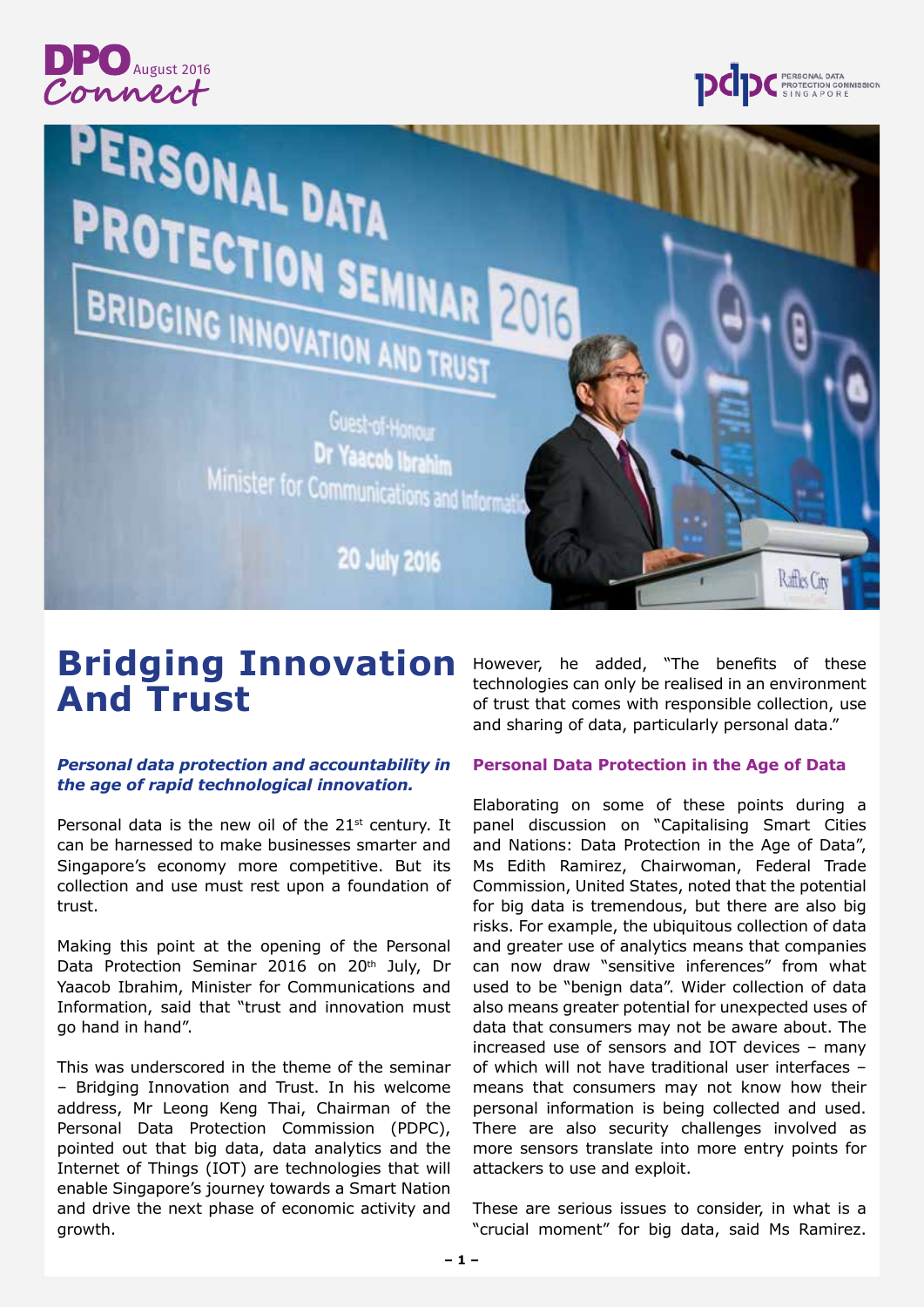



"The decisions we make today will influence what happens tomorrow. This is a critical juncture to establish consumer trust and ensure that innovation continues."

Sharing these sentiments, Mr John Edwards, Privacy Commissioner, Office of the Privacy Commissioner, New Zealand said, "There is technology available to us that can enhance our lives and make businesses more efficient. Every day, we see new innovation with data and technology." But, he added, "deriving benefits from a digital economy depends on trust. And if we don't have adequate protection of privacy, we don't have trust".

Providing a perspective from the technology industry, Ms Jane Horvath, Senior Director of Global Privacy at Apple, said one of the key principles of data protection is that "you shouldn't collect data that you do not need".

Apple puts privacy engineers and privacy lawyers into its development teams to ensure that privacy is built into its products, said Ms Horvath. She cited the example of Apple Watch, which incorporates sensors and syncs the user's activities and healthrelated data with his or her iPhone. The sensitive data stays on the user's devices and what Apple does is to provide granular control, on an elementby-element basis, over the ability to read or share the data, she said.

Making a related point at the second panel on "Accountability: Trust and Innovation in a Data Driven World", Mr Lam Chee Kin, Managing Director and Head, Group Legal, Compliance & Secretariat, DBS Bank said the benefits in incorporating privacy into the early stages of product and service design include enabling data protection to be managed in a holistic way, which ultimately delivers a far better customer experience because everything is more integrated.

### **Regulator's Role in Bridging Trust and Innovation**

Regulators who spoke at the second panel noted that they too, have an important role to play in demonstrating the opportunities of personal data and enlightening organisations, especially small and medium enterprises (SMEs) of the measures they can adopt to maintain trust while extracting value from the technology. Highlighting this was Mr Edwards who said that "privacy and personal data regulation has the potential to shift from being a barrier to innovation to a facilitator and enabler of innovation".

In Singapore, PDPC is working with SPRING Singapore to help SMEs tap on SPRING's Capability Development Grant to improve their data and business risk management capabilities. The PDPC is also working with the Workforce Development Agency  $(WDA)^1$  to enhance the existing PDPA course for Data Protection Officers to cover a wider range of topics and further develop their practical skills.

In addition, PDPC has released new personal data protection guides to assist organisations, especially SMEs, in building web sites, engaging vendors to provide services relating to personal data processing, and disposing of physical media containing personal data. The "Guide to Securing Personal Data in Electronic Medium" has also been revised to include new information on cloud computing, IT outsourcing and security patching, and the "Advisory Guidelines on Key Concepts in the PDPA" updated to provide greater clarity on withdrawal of consent and access requests.

"Through these guides and advisory guidelines, we hope to drive a shift of mindset from compliance to accountability, and for organisations to take it upon themselves to foster a trustworthy data ecosystem that is conducive for innovation and data use," said Mr Leong.

#### **From Compliance to Accountability**

The topic of accountability was also explored in greater depth in the second panel. Mr Michael McEvoy, Deputy Commissioner, Office of the Information and Privacy Commissioner, British Columbia, described accountability as a systemsbased approach that puts the onus on the organisation to manage privacy in a comprehensive way and to be ready to demonstrate to regulators that it is managing personal information appropriately.

"Privacy and data protection really starts with

*1The PDPA course that is currently under the WDA will come under a new statutory board, SkillsFuture Singapore when it is set up by the end of the year.*